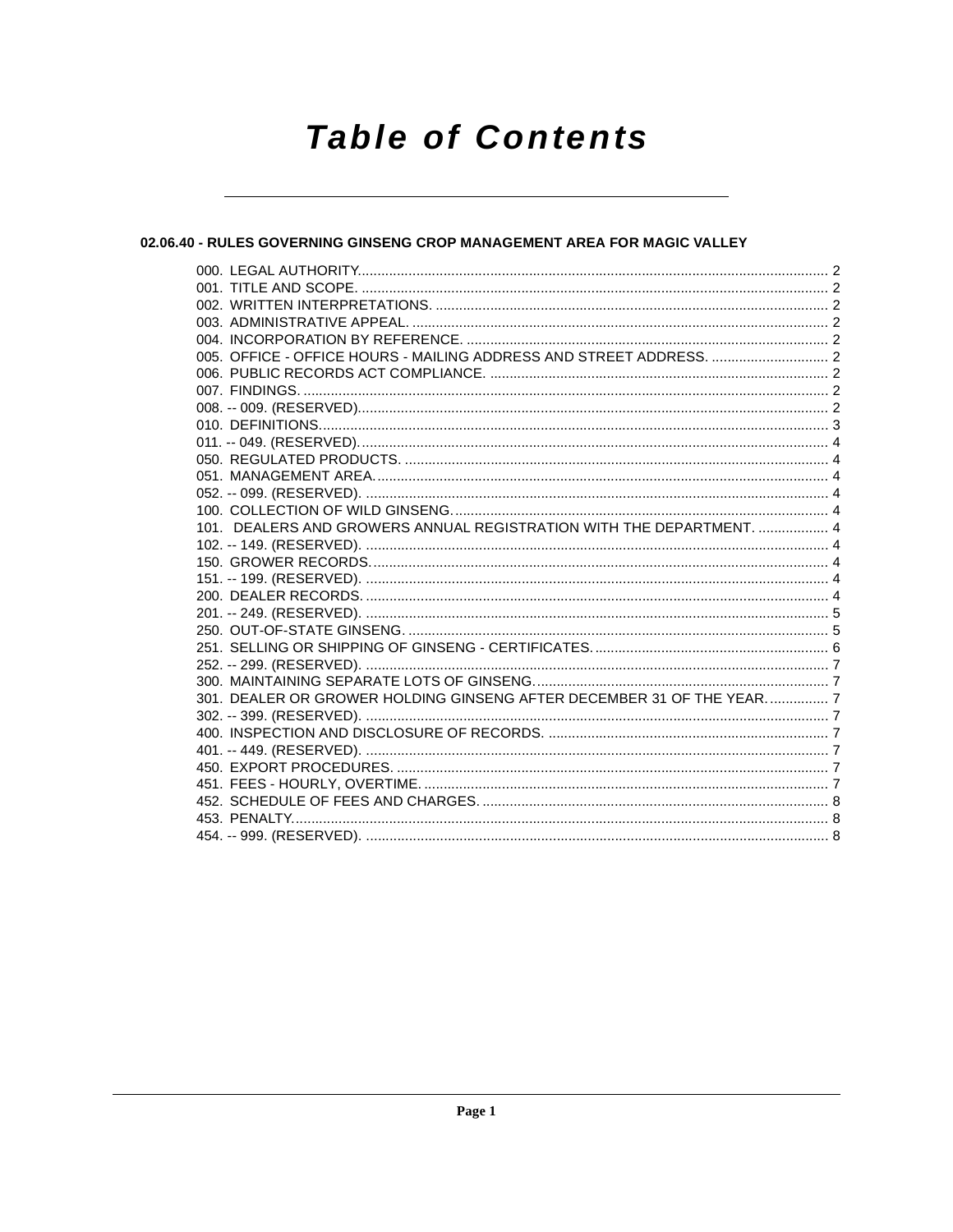#### **IDAPA 02 TITLE 06 CHAPTER 40**

# <span id="page-1-0"></span>**02.06.40 - RULES GOVERNING GINSENG CROP MANAGEMENT AREA FOR MAGIC VALLEY**

<span id="page-1-3"></span><span id="page-1-2"></span><span id="page-1-1"></span>

| 000.<br>001. |                                | <b>LEGAL AUTHORITY.</b><br>This chapter is adopted under the legal authority of Title 22, Chapter 20, Idaho Code.<br>TITLE AND SCOPE.                                                                                    | $(5-3-03)$  |
|--------------|--------------------------------|--------------------------------------------------------------------------------------------------------------------------------------------------------------------------------------------------------------------------|-------------|
|              | 01.<br>Area for Magic Valley". | Title. The title of this chapter is IDAPA 02.06.40, "Rules Governing Ginseng Crop Management                                                                                                                             | $(5-3-03)$  |
|              | 02.                            | Scope. This chapter has the following scope:                                                                                                                                                                             | $(3-30-01)$ |
|              | a.                             | Establish definitions;                                                                                                                                                                                                   | $(3-30-01)$ |
|              | b.                             | Provide for licensing and registration of persons growing, purchasing and selling ginseng;                                                                                                                               | $(3-30-01)$ |
|              | c.                             | Provide for inspections and accounting for all ginseng exported from Idaho;                                                                                                                                              | $(3-30-01)$ |
|              | d.                             | Specify the records to be kept by ginseng growers and dealers; and                                                                                                                                                       | $(3-30-01)$ |
|              | e.                             | Provide a schedule of fees for services performed in implementing these rules.                                                                                                                                           | $(3-30-01)$ |
|              | f.                             | The official citation for this Chapter is IDAPA 02.06.40.000 et seq. For example, this section's<br>citation is IDAPA 02.06.40.001.                                                                                      | $(5-3-03)$  |
| 002.         |                                | <b>WRITTEN INTERPRETATIONS.</b><br>There are no written interpretations of these rules.                                                                                                                                  | $(3-30-01)$ |
| 003.         |                                | <b>ADMINISTRATIVE APPEAL.</b><br>There is no provision for administrative appeal before the Department of Agriculture under this chapter. Hearing and<br>appeal rights are pursuant to Title 67, Chapter 52, Idaho Code. | $(3-30-01)$ |
| 004.         |                                | <b>INCORPORATION BY REFERENCE.</b><br>There are no documents incorporated by reference in this chapter.                                                                                                                  | $(5-3-03)$  |
| 005.         |                                | <b>OFFICE - OFFICE HOURS - MAILING ADDRESS AND STREET ADDRESS.</b>                                                                                                                                                       |             |
|              | 01.                            | <b>Office Hours.</b> Office hours are 8 a.m. to 5 p.m. Mountain Time, Monday through Friday, except<br>holidays designated by the State of Idaho.                                                                        | $(5-3-03)$  |
|              | 02.                            | Mailing Address. The mailing address for the central office is Idaho State Department of<br>Agriculture, P.O. Box 790, Boise, Idaho 83701.                                                                               | $(5-3-03)$  |
|              | 03.                            | Street Address. The central office is located at 2270 Old Penitentiary Road, Boise, Idaho 83712.                                                                                                                         | $(5-3-03)$  |
| 006.         |                                | PUBLIC RECORDS ACT COMPLIANCE.<br>These rules are public records available for inspection and copying at the department.                                                                                                 | $(3-30-01)$ |
| 007.         | <b>FINDINGS.</b>               | These rules will satisfy the USFWS rules and allow ginseng growers in Idaho to export their product.                                                                                                                     | $(5-3-03)$  |

# <span id="page-1-9"></span><span id="page-1-8"></span><span id="page-1-7"></span><span id="page-1-6"></span><span id="page-1-5"></span><span id="page-1-4"></span>**008. -- 009. (RESERVED).**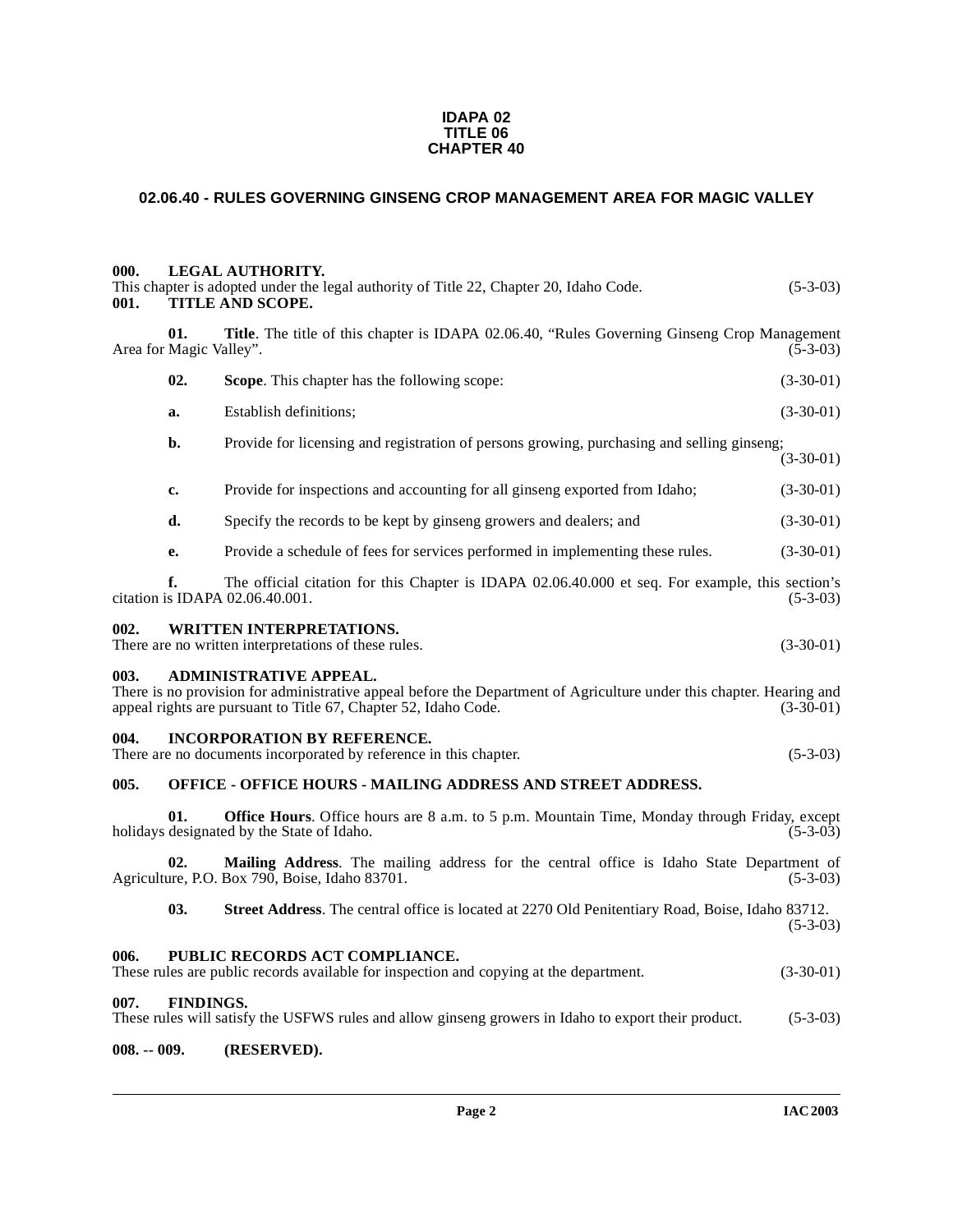#### <span id="page-2-4"></span><span id="page-2-0"></span>**010. DEFINITIONS.**

The Idaho State Department of Agriculture adopts the definitions set forth in Section 22-2005, Idaho Code. In addition, as used in this chapter: (5-3-03) addition, as used in this chapter:

<span id="page-2-1"></span>**01. Cultivated Ginseng**. Any part of a ginseng plant that is growing or grown in managed beds under artificial or natural shade and cultivated according to recognized ginseng horticultural practices. Cultivated ginseng includes woodsgrown ginseng.

<span id="page-2-3"></span>**02. Dealer**. Anyone who buys ginseng for resale, or grows and sells it for export. This definition does not apply to persons who buy ginseng solely for the purpose of final retail sale to consumers in the United States.

(5-3-03)

<span id="page-2-2"></span>**03. Dealer Registration**. An annual registration issued by the department authorizing a dealer to buy, or otherwise acquire ginseng for resale or export. (5-3-03) collect, or otherwise acquire ginseng for resale or export.

**04. Dry Weight**. The weight in pounds and ounces of harvested or collected ginseng root that is dried (5-3-03) and is no longer viable.

<span id="page-2-6"></span><span id="page-2-5"></span>**05. Export**. Outside the boundaries of the United States. (5-3-03)

**06.** Ginseng. Any and all parts of the plant known as American ginseng (Panax quinquefolius) g but not limited to: (5-3-03) including but not limited to:

| a.  | Plants:                                                                               | $(3-30-01)$ |
|-----|---------------------------------------------------------------------------------------|-------------|
| b.  | Whole roots:                                                                          | $(3-30-01)$ |
| c.  | Essentially intact roots;                                                             | $(3-30-01)$ |
| d.  | Root chunks:                                                                          | $(3-30-01)$ |
| e.  | Slices;                                                                               | $(3-30-01)$ |
| f.  | Seeds; and                                                                            | $(3-30-01)$ |
| g.  | Tissue.                                                                               | $(3-30-01)$ |
| 07. | Green Ginseng. A ginseng root from which the moisture has not been removed by drying. | $(5-3-03)$  |

<span id="page-2-8"></span><span id="page-2-7"></span>**08.** Green Weight. The weight in pounds and ounces of freshly harvested or collected ginseng root that ed and is still viable. (5-3-03) is not dried and is still viable.

<span id="page-2-10"></span>**09.** Grower. A person who grows "cultivated," "wild simulated," and or "woodsgrown" ginseng, and a dealer. (5-3-03) sells it to a dealer.

**10.** Grower Registration. An annual registration issued by the department which enables a grower to sell cultivated ginseng that the grower has produced. (5-3-03)

<span id="page-2-9"></span>**11. Out-Of-State Ginseng**. Ginseng that is grown or originated outside the state of Idaho. (5-3-03)

**12. Person**. An individual, partnership, corporation, firm, association or agent. (5-3-03)

<span id="page-2-12"></span><span id="page-2-11"></span>**13. Wild Ginseng**. Ginseng growing naturally within its native range. (5-3-03)

**14. Wild Simulated Ginseng**. Wild ginseng seeds or roots planted in natural habitat, within the natural suitable ginseng habitat that is not further cultivated. (5-3-03) range, in suitable ginseng habitat that is not further cultivated.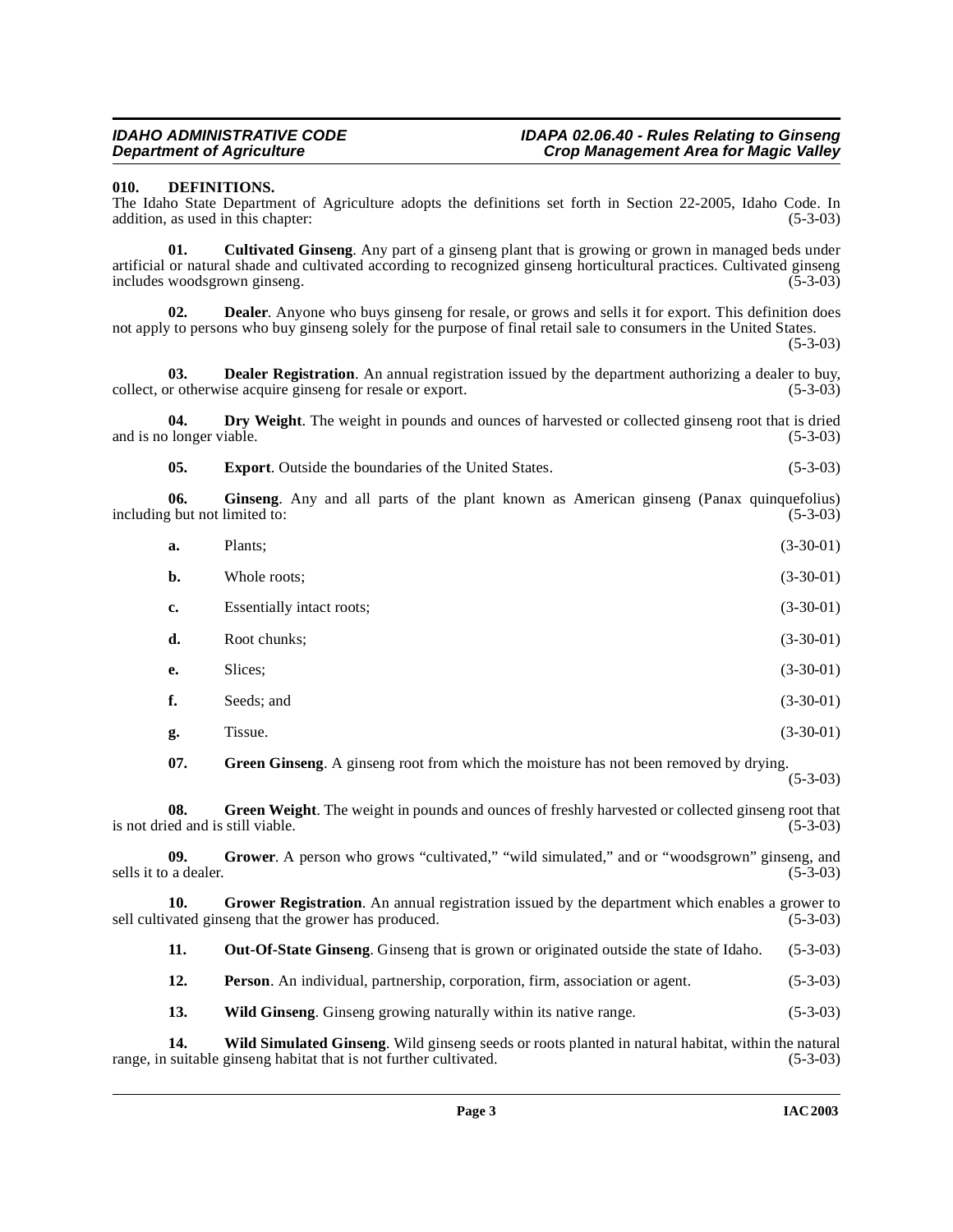<span id="page-3-18"></span><span id="page-3-17"></span><span id="page-3-15"></span><span id="page-3-2"></span><span id="page-3-1"></span><span id="page-3-0"></span>

| 15.                                                                                                                                                                                                                                                                                                                  | <b>Woodsgrown Ginseng.</b> Ginseng grown in managed beds under natural shade.                                                 | $(5-3-03)$  |  |
|----------------------------------------------------------------------------------------------------------------------------------------------------------------------------------------------------------------------------------------------------------------------------------------------------------------------|-------------------------------------------------------------------------------------------------------------------------------|-------------|--|
| $011. - 049.$                                                                                                                                                                                                                                                                                                        | (RESERVED).                                                                                                                   |             |  |
| 050.                                                                                                                                                                                                                                                                                                                 | <b>REGULATED PRODUCTS.</b><br>American ginseng (Panax quinque folius).                                                        | $(3-30-01)$ |  |
| 051.                                                                                                                                                                                                                                                                                                                 | <b>MANAGEMENT AREA.</b><br>Blaine, Camas, Cassia, Gooding, Jerome, Lincoln, Minidoka and Twin Falls Counties, state of Idaho. | $(3-30-01)$ |  |
| $052. - 099.$                                                                                                                                                                                                                                                                                                        | (RESERVED).                                                                                                                   |             |  |
| <b>COLLECTION OF WILD GINSENG.</b><br>100.<br>No grower's or dealer's registration will be issued for the collection, sale or distribution of wild ginseng.<br>$(3-30-01)$                                                                                                                                           |                                                                                                                               |             |  |
| DEALERS AND GROWERS ANNUAL REGISTRATION WITH THE DEPARTMENT.<br>101.<br>No person shall act as a dealer or grower without first registering with the department. Any person who acts as a<br>dealer and a grower shall register as both. The department will assign a registration number to each person registered. |                                                                                                                               |             |  |

# <span id="page-3-13"></span><span id="page-3-11"></span><span id="page-3-5"></span><span id="page-3-4"></span><span id="page-3-3"></span>Registration with the applicable fee shall be made annually no later than January 15 of each year on a form provided<br>by the department and the registration will expire on December 31.  $(3-30-01)$ by the department and the registration will expire on December 31.

#### <span id="page-3-6"></span>**102. -- 149. (RESERVED).**

#### <span id="page-3-7"></span>**150. GROWER RECORDS.**

A grower selling cultivated ginseng shall do all of the following when selling to a dealer: (3-30-01)

<span id="page-3-14"></span>

| 01. | <b>Record Of Sale</b> . Provide to the dealer a record of sale containing all of the following information:<br>$(3-30-01)$ |             |
|-----|----------------------------------------------------------------------------------------------------------------------------|-------------|
| a.  | Grower's name and address;                                                                                                 | $(3-30-01)$ |
| b.  | Grower's registration number;                                                                                              | $(3-30-01)$ |
| c.  | Ginseng certificate number;                                                                                                | $(3-30-01)$ |
| d.  | Ginseng dry weight;                                                                                                        | $(3-30-01)$ |
| e.  | Year harvested;                                                                                                            | $(3-30-01)$ |
| f.  | County of harvest; and                                                                                                     | $(3-30-01)$ |
| g.  | Date of transaction.                                                                                                       | $(3-30-01)$ |

<span id="page-3-10"></span>**02. Certificate Of Origin**. Certify that the ginseng was grown in the state of Idaho. The certificate of all be in the form prescribed by the department. (3-30-01) origin shall be in the form prescribed by the department.

**03. Records**. Maintain records of all ginseng production and sales. Records must be maintained for a (3-30-01) (3-30-01) period of three  $(3)$  years.

#### <span id="page-3-8"></span>**151. -- 199. (RESERVED).**

#### <span id="page-3-12"></span><span id="page-3-9"></span>**200. DEALER RECORDS.**

| Dealers shall keep true and accurate records of transactions, including both sales and purchase records, in a format |             |
|----------------------------------------------------------------------------------------------------------------------|-------------|
| prescribed by the department. Records must be maintained for a period of three (3) years.                            | $(3-30-01)$ |

<span id="page-3-16"></span>

| 01. | <b>Purchase Records.</b> Purchase records shall include: | $(3-30-01)$ |
|-----|----------------------------------------------------------|-------------|
|-----|----------------------------------------------------------|-------------|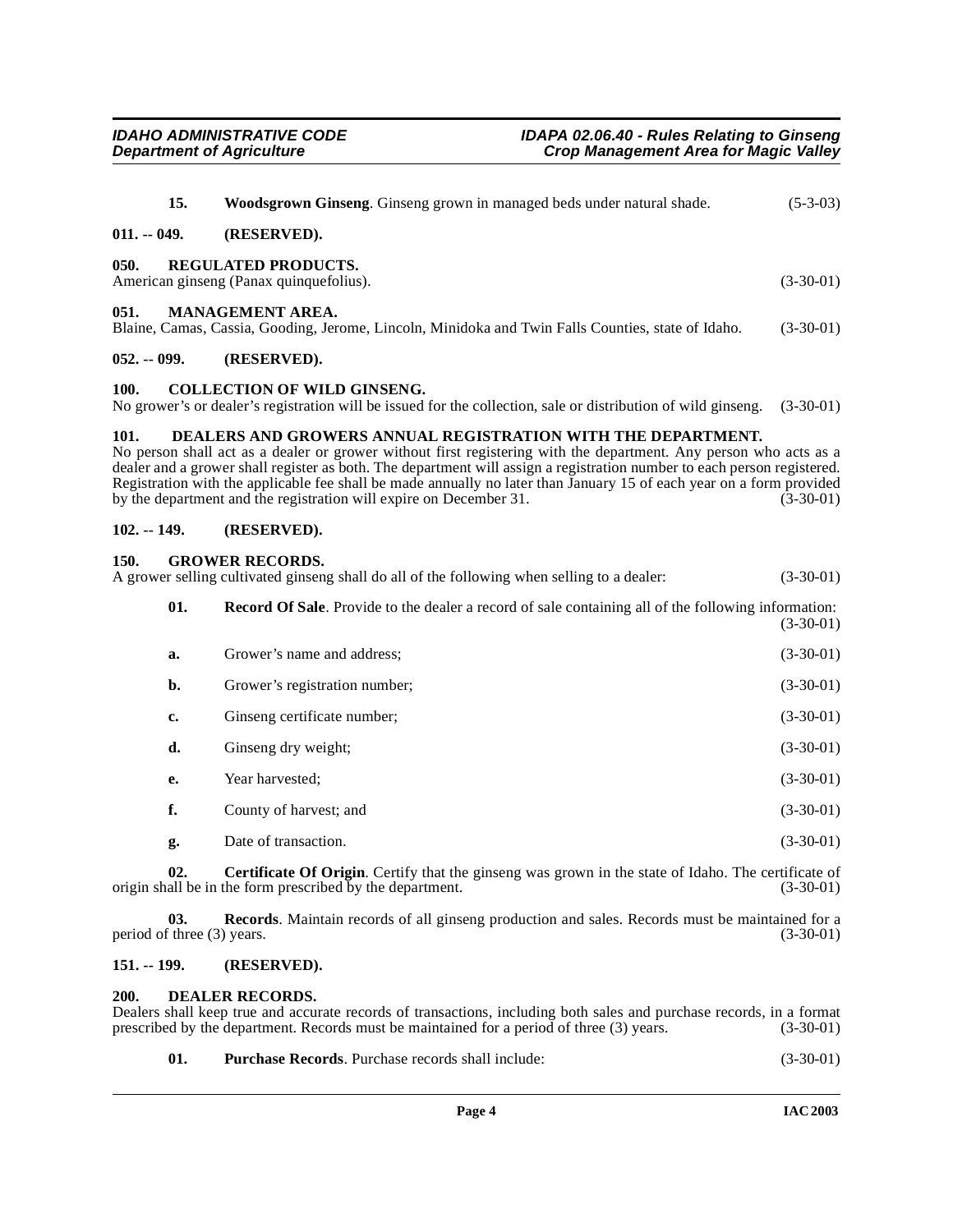<span id="page-4-5"></span>

| a.  | Dealer's name, address and registration number;               | $(3-30-01)$ |
|-----|---------------------------------------------------------------|-------------|
| b.  | Grower/seller name and registration number;                   | $(3-30-01)$ |
| c.  | Ginseng weight in pounds and ounces;                          | $(3-30-01)$ |
| d.  | Designation of green or dry ginseng;                          | $(3-30-01)$ |
| e.  | Designation of wild or cultivated ginseng;                    | $(3-30-01)$ |
| f.  | Harvest year of ginseng;                                      | $(3-30-01)$ |
| g.  | County in which the ginseng was harvested; and                | $(3-30-01)$ |
| h.  | Date of transaction.                                          | $(3-30-01)$ |
| 02. | <b>Sales Records Shall Include The Following Information:</b> | $(3-30-01)$ |
| a.  | Dealer's name, address and registration number;               | $(3-30-01)$ |
| b.  | Buyer's name, address and registration number;                | $(3-30-01)$ |
| c.  | Ginseng weight in pounds and ounces;                          | $(3-30-01)$ |
| d.  | Designation of green or dry ginseng;                          | $(3-30-01)$ |
| e.  | Designation of wild or cultivated ginseng;                    | $(3-30-01)$ |
| f.  | Harvest year;                                                 | $(3-30-01)$ |
| g.  | County in which the ginseng was harvested; and                | $(3-30-01)$ |
| h.  | Date of transaction.                                          | $(3-30-01)$ |

## <span id="page-4-0"></span>**201. -- 249. (RESERVED).**

## <span id="page-4-3"></span><span id="page-4-1"></span>**250. OUT-OF-STATE GINSENG.**

**01. Certificate Of Origin**. No dealer may purchase, receive or import out-of-state ginseng unless it is accompanied by a valid certificate of origin issued by the state or country of origin. The certificate must include: (3-30-01)

<span id="page-4-2"></span>

| a.          | The state or country of origin;         | $(3-30-01)$ |
|-------------|-----------------------------------------|-------------|
| b.          | The source (wild or cultivated);        | $(3-30-01)$ |
| $c_{\cdot}$ | Year of harvest; and                    | $(3-30-01)$ |
| d.          | Dry weight of the out-of-state ginseng. | $(3-30-01)$ |

<span id="page-4-4"></span>**02.** Recordkeeping. The dealer shall retain for a period of three (3) years a copy of each written certificate of origin received. (3-30-01)

<span id="page-4-6"></span>**03. Uncertified Ginseng**. If a dealer receives ginseng not accompanied by a valid certificate of origin, the uncertified ginseng must be returned within thirty (30) days to the state or country of origin. Failure to do so shall<br>render the ginseng illegal for commerce. (3-30-01) render the ginseng illegal for commerce.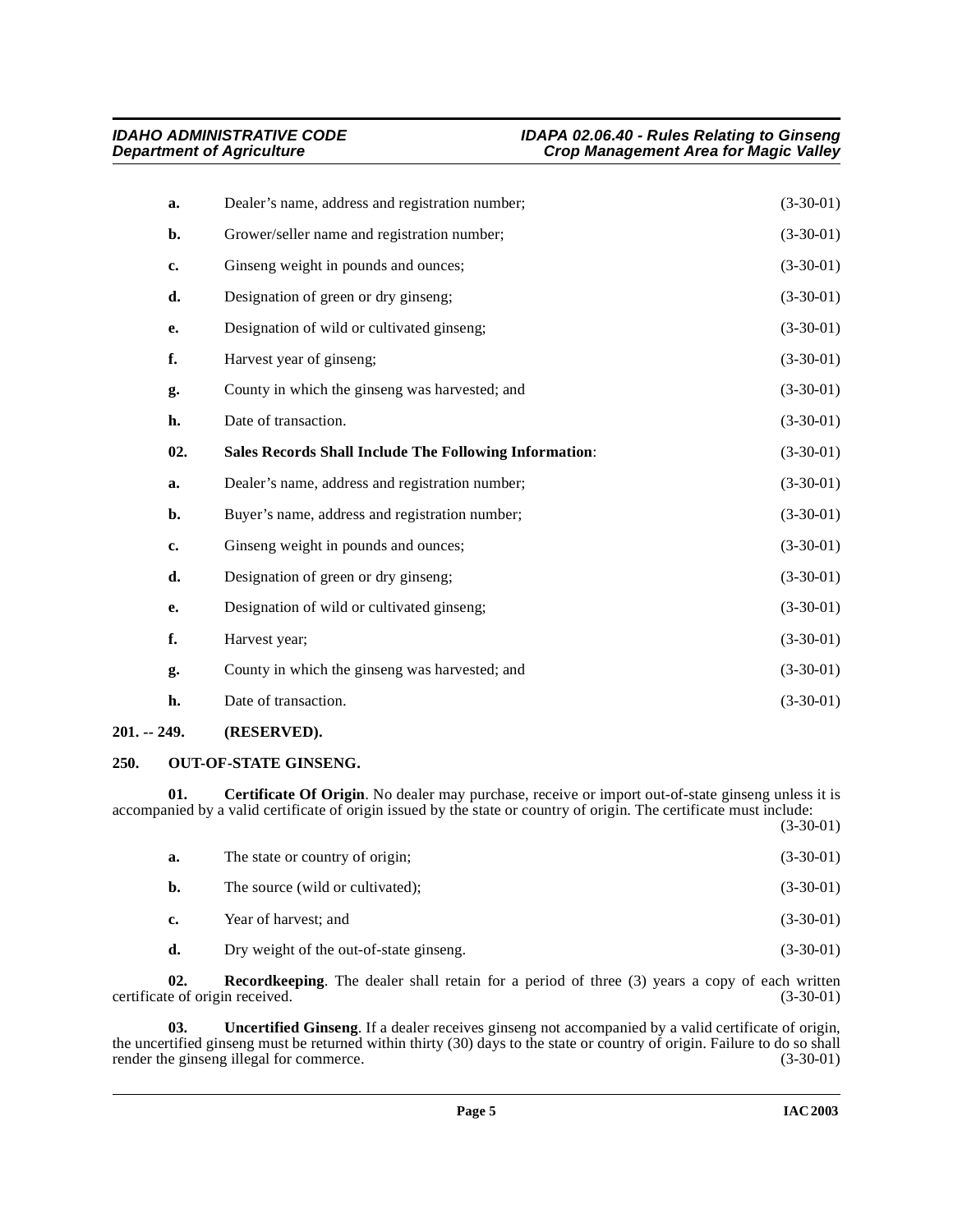## <span id="page-5-5"></span><span id="page-5-0"></span>**251. SELLING OR SHIPPING OF GINSENG - CERTIFICATES.**

<span id="page-5-1"></span>**01. Export**. Except as described in Subsection 251.06, no person shall sell or ship ginseng out-of-state or export Idaho grown ginseng unless it is accompanied by a valid, prenumbered certificate of origin on a form issued by the department. The department shall, upon request and receipt of the required fee(s), provide each registered grower or dealer with forms for certificates of origin. The department shall identify each certificate of origin form with a serial number, and the registration number of the grower or dealer. Registered growers or dealers may certify their own cultivated ginseng by filling out and signing a certificate of origin form. The certificate of origin shall contain the following information: (3-30-01)

|                  | a.  | State of origin;                                                                                                                            | $(3-30-01)$ |
|------------------|-----|---------------------------------------------------------------------------------------------------------------------------------------------|-------------|
|                  | b.  | Serial number of certificate;                                                                                                               | $(3-30-01)$ |
|                  | c.  | Dealer's and/or grower's state registration number;                                                                                         | $(3-30-01)$ |
|                  | d.  | Year of harvest of ginseng being certified;                                                                                                 | $(3-30-01)$ |
|                  | e.  | Designation as cultivated roots or plants;                                                                                                  | $(3-30-01)$ |
|                  | f.  | Designation as dried or fresh (green) roots, or live plants;                                                                                | $(3-30-01)$ |
| writing:         | g.  | Weight of roots or plants (or number of plants) separately expressed both numerically and in                                                | $(3-30-01)$ |
|                  | h.  | Date of certification; and                                                                                                                  | $(3-30-01)$ |
|                  | i.  | Signature of grower or dealer making certification.                                                                                         | $(3-30-01)$ |
|                  | 02. | <b>Idaho Certificate Of Origin.</b> All of the following conditions must be met in order for an Idaho<br>certificate of origin to be valid: | $(3-30-01)$ |
| certificate; and | a.  | The grower or dealer whose registration number was entered on it by the department shall sign the                                           | $(3-30-01)$ |
|                  | b.  | The ginseng shall be cultivated ginseng grown in Idaho.                                                                                     | $(3-30-01)$ |

<span id="page-5-3"></span>**03. Forms**. Forms for certificates of origin are issued by the department in triplicate. The original is designated for the dealer's use in commerce; the first copy is for the dealer's records; and the grower or dealer shall send the second copy, within two (2) weeks of issuance, to the Division of Plant Industries, Idaho State Department of Agriculture, P.O. Box 790, Boise, Idaho 83701-0790. (3-30-01)

**04. Out-Of-State Issued Certificates**. No person shall export ginseng grown in Idaho using an out-ofstate issued certificate.

<span id="page-5-6"></span><span id="page-5-4"></span><span id="page-5-2"></span>**05. Wild Ginseng Certificates**. Certificates of origin shall not be issued for wild ginseng. (3-30-01)

**06. Final Retail Sales**. Subsection 251.01 shall not apply to a person who sells or ships cultivated ginseng out-of-state to a person who is buying or receiving it solely for the purpose of final retail sale to consumers in the United States, if the person selling or shipping keeps a record for a period of three (3) years which includes:

(3-30-01)

| а. | Name and address of the buyer or receiver;  | $(3-30-01)$ |
|----|---------------------------------------------|-------------|
| b. | Weight of the ginseng in pounds and ounces; | $(3-30-01)$ |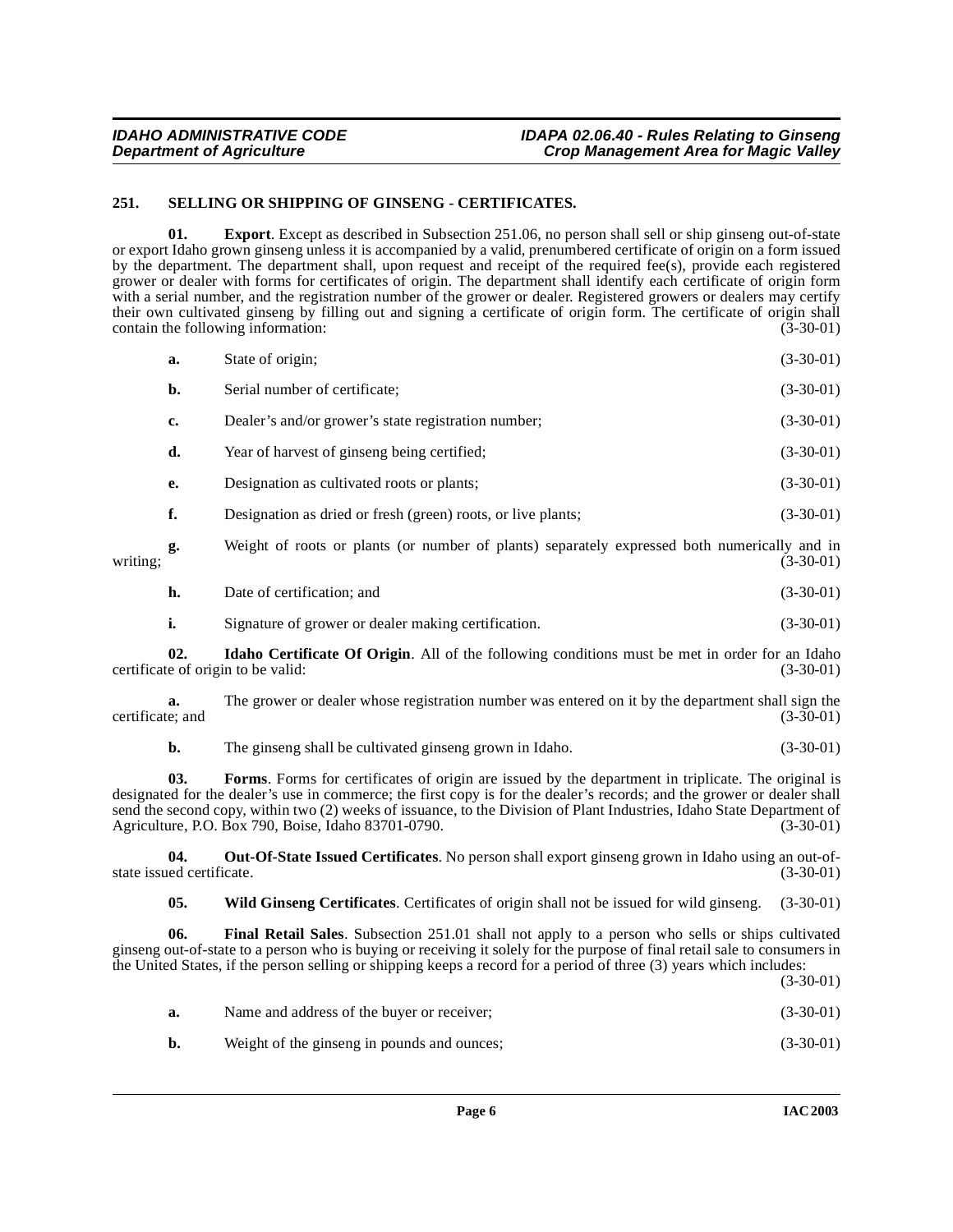| е. | Year of harvest of the ginseng.       | $(3-30-01)$ |
|----|---------------------------------------|-------------|
| d. | County of harvest of the ginseng; and | $(3-30-01)$ |
| c. | Date of the sale or shipment;         | $(3-30-01)$ |
|    |                                       |             |

# <span id="page-6-0"></span>**252. -- 299. (RESERVED).**

## <span id="page-6-13"></span><span id="page-6-1"></span>**300. MAINTAINING SEPARATE LOTS OF GINSENG.**

Dealers shall maintain separation between lots of out-of-state ginseng and that harvested in Idaho until a certificate of origin has been issued for the ginseng harvested in Idaho. (3-30-01)

#### <span id="page-6-9"></span><span id="page-6-2"></span>**301. DEALER OR GROWER HOLDING GINSENG AFTER DECEMBER 31 OF THE YEAR.**

Any grower or dealer holding ginseng on or after December 31 shall report all carryover stocks on a form provided by the department, which shall list: (3-30-01)

| 01.            | Name And Address Of The Grower Or Dealer;     | $(3-30-01)$ |
|----------------|-----------------------------------------------|-------------|
| 02.            | <b>Location Of The Lot:</b>                   | $(3-30-01)$ |
| 03.            | Lot Identification;                           | $(3-30-01)$ |
| 04.            | <b>County Of Harvest:</b>                     | $(3-30-01)$ |
| 0 <sub>5</sub> | Dry Or Green Weight In Pounds And Ounces; And | $(3-30-01)$ |
| 06.            | Year Of Harvest.                              | $(3-30-01)$ |
| $302. - 399.$  | (RESERVED).                                   |             |

## <span id="page-6-12"></span><span id="page-6-4"></span><span id="page-6-3"></span>**400. INSPECTION AND DISCLOSURE OF RECORDS.**

**01.** Inspection. All records required to be kept under this chapter shall be made available to the ent upon request for inspection and copying. (3-30-01) department upon request for inspection and copying.

**02. Disclosure**. The department shall not disclose information obtained regarding purchases, sales, or production of an individual ginseng dealer, except for providing reports to the United States Fish and Wildlife Service. (3-30-01) Service. (3-30-01)

## <span id="page-6-5"></span>**401. -- 449. (RESERVED).**

## <span id="page-6-10"></span><span id="page-6-6"></span>**450. EXPORT PROCEDURES.**

Valid federal Convention on International Trade in Endangered Species of Wild Fauna and Flora (CITES) documents are necessary to export ginseng.

## <span id="page-6-11"></span><span id="page-6-7"></span>**451. FEES - HOURLY, OVERTIME.**

Fees shall be charged to cover the department's cost of implementing these rules.  $(3-30-01)$ 

<span id="page-6-8"></span>**01. Certification And Overtime Rate**. Ginseng certification services shall be provided at an hourly and overtime rate as provided in Section 452 of these rules. The overtime rate shall apply for service provided subsequent to a regularly scheduled eight (8) hour week day shift or on Saturdays, Sundays, and state legal holidays. No service will be performed on Thanksgiving Day, Christmas Day or New Year's Day, beginning at 5 p.m., on the previous day. (3-30-01)

**02. Minimum Charges**. Charges shall be for a minimum of one (1) hour. Additional time shall be in one-half (1/2) hour increments. (3-30-01) charged in one-half  $(1/2)$  hour increments.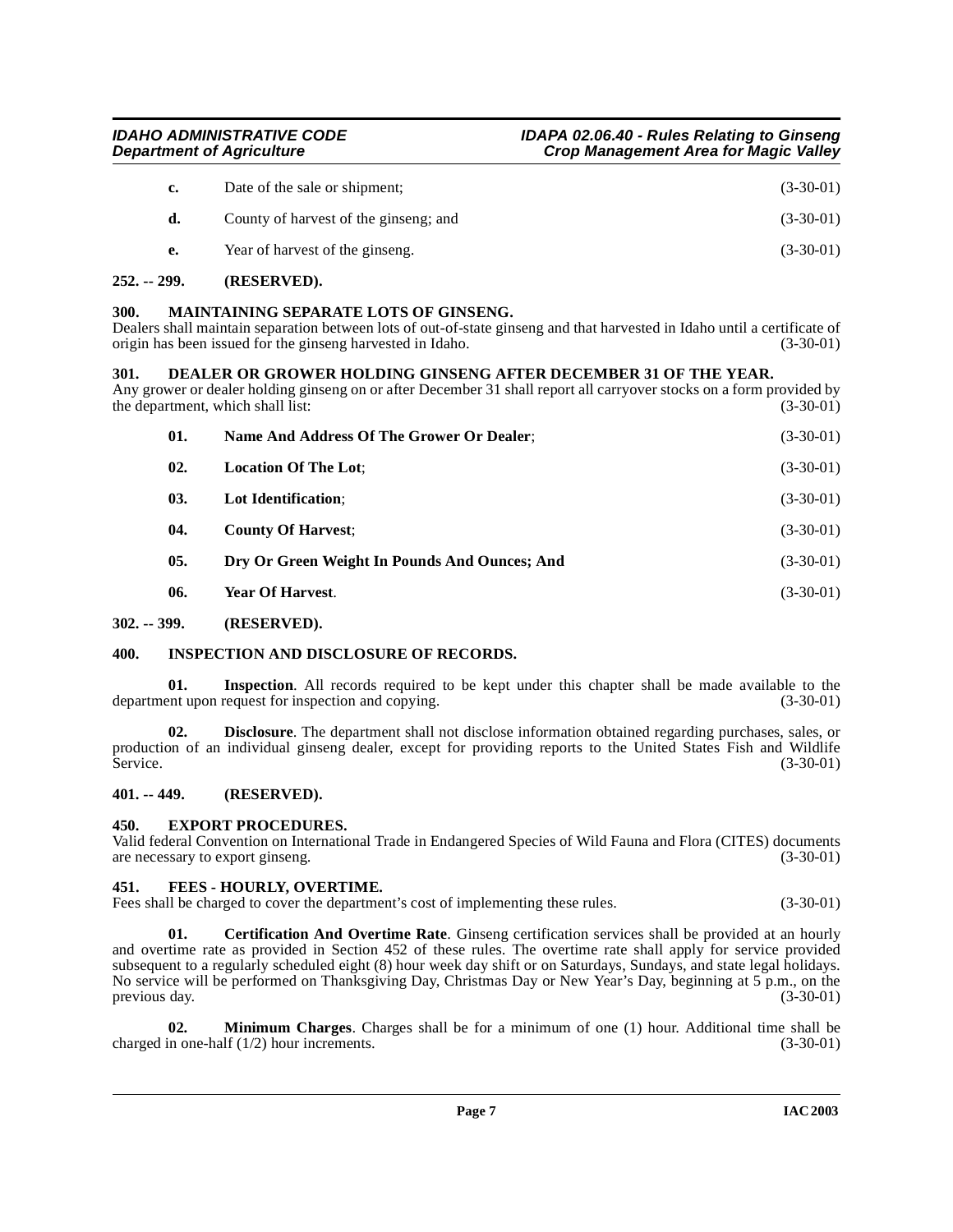#### <span id="page-7-0"></span>**452. SCHEDULE OF FEES AND CHARGES.**

The following schedule for ginseng certification services shall apply: (3-30-01)

<span id="page-7-7"></span><span id="page-7-6"></span><span id="page-7-5"></span><span id="page-7-4"></span><span id="page-7-3"></span>

| 01. | <b>Registration.</b> Registration (grower or dealer or grower and dealer), twenty-five dollars (\$25). | $(3-30-01)$ |
|-----|--------------------------------------------------------------------------------------------------------|-------------|
| 02. | <b>Certificate Of Origin Form.</b> Certificate of origin form, each, ten dollars (\$10).               | $(3-30-01)$ |
| 03. | <b>Hourly Rate.</b> Hourly rate for certification services, twenty-eight dollars (\$28).               | $(3-30-01)$ |
| 04. | <b>Overtime Rate.</b> Overtime rate for certification services, thirty-three dollars (\$33).           | $(3-30-01)$ |

#### <span id="page-7-1"></span>**453. PENALTY.**

Any person violating any provisions of these rules shall be subject to the penalty provisions of Title 22, Chapter 20, Idaho Code. (5-3-03) Idaho Code. (5-3-03)

<span id="page-7-2"></span>**454. -- 999. (RESERVED).**